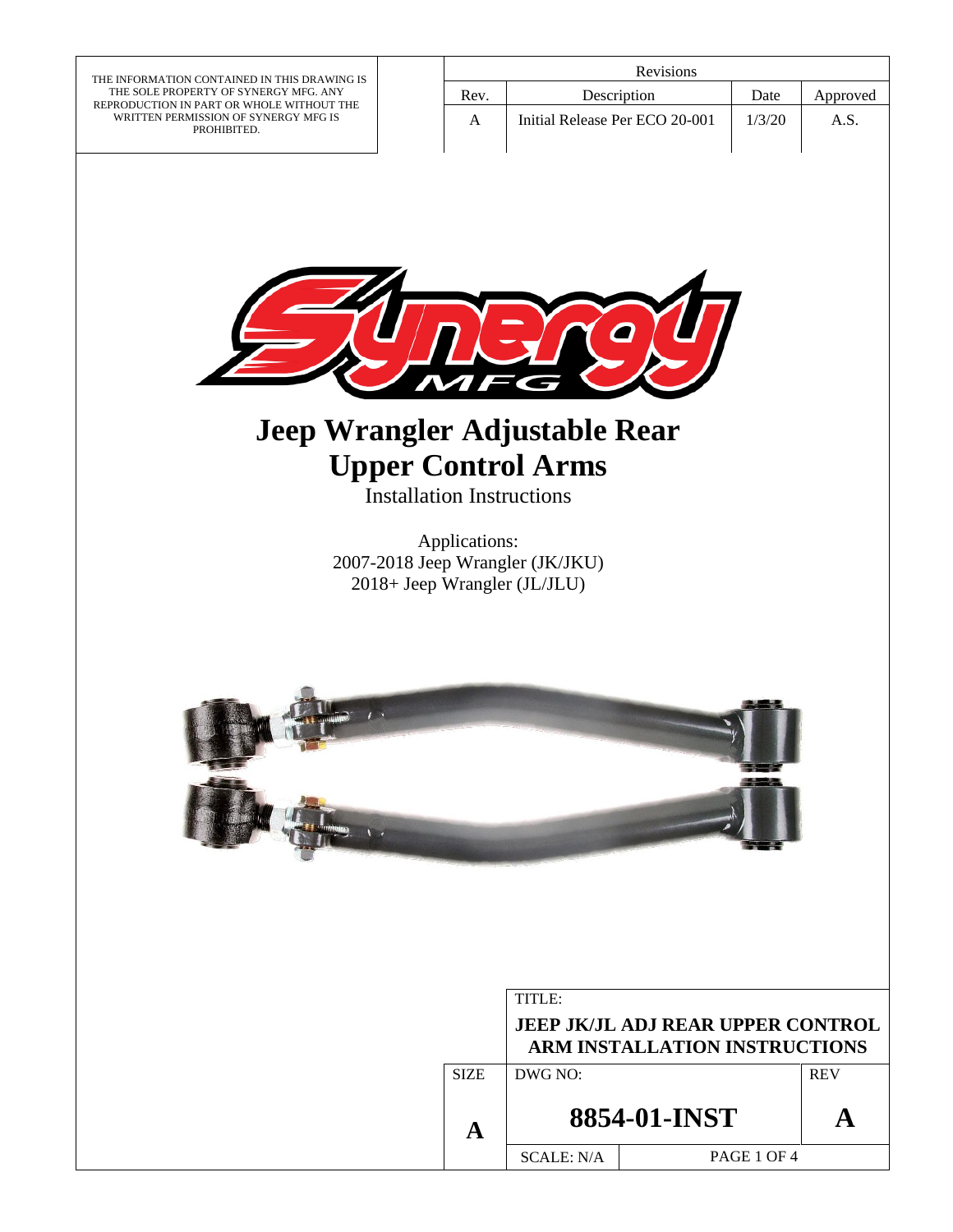

#### **JEEP JK/JL ADJ REAR UPPER CONTROL ARM INSTALLATION INSTRUCTIONS**

Thank you for purchasing the best aftermarket products available for your vehicle. We strongly feel that the parts you are about to install should meet or exceed your expectations for performance. Proper assembly is critical to the performance of these components and the vehicle as a whole. Please take the time to carefully read these instructions and familiarize yourself with the installation procedure before working on your vehicle. If you have any questions PLEASE contact Synergy Manufacturing BEFORE beginning installation. Thanks again for supporting Synergy – enjoy the performance benefits of the best aftermarket products available for your vehicle!

### **Synergy Manufacturing Phone: (805) 242-0397 Email: support@synergymfg.com**

Modifying or otherwise altering vehicle components may cause the vehicle to handle differently than originally designed. It is the driver's responsibility to familiarize themselves with the performance and handling characteristics of the modified vehicle. Vehicles with larger diameter than stock tires must be driven carefully and cannot be expected to perform as stock or meet OEM performance with regard to handling, braking or crash performance. Ensure all replacement components are compatible with vehicle capacities so as not to overload components, especially tires. It is up to the individual to ensure that the vehicle and all components are compatible with the intended vehicle use, including load ratings, road conditions, and driver abilities. Thorough and frequent vehicle inspections are recommended to ensure a safe and reliable state of readiness, especially after off-highway use.

### **PARTS LIST**

| 8854-01 Jeep Wrangler Adjustable Rear Upper Control Arms |                    |                                       |  |
|----------------------------------------------------------|--------------------|---------------------------------------|--|
| <b>OTY</b>                                               | <b>Part Number</b> | <b>Description</b>                    |  |
|                                                          | 885401-L           | <b>JK/JL RUCA LEFT FINAL ASSEMBLY</b> |  |
|                                                          | 88                 | JK/JL RUCA RIGHT FINAL ASSEMBLY       |  |
|                                                          | $5401 - R$         |                                       |  |

## **GENERAL NOTES**

- These instructions are also available on our website; www.synergymfg.com. Check the website before you begin for any updated instructions and additional photos for your reference.
- These control arms are a direct replacement for the stock control arms. They are compatible with stock and lifted Jeeps.
- The installation of these control arms will allow the rear axle position and pinion angle to be adjusted in order to accommodate lift springs, aftermarket driveshafts, or larger tires.
- These control arms feature Synergy Dual Durometer Bushings which are free-floating Teflon lined bushings that require no grease or other maintenance. Replacement bushings are available at www.synergymfg.com.
- These control arms are 17.375" collapsed and 18.875" extended.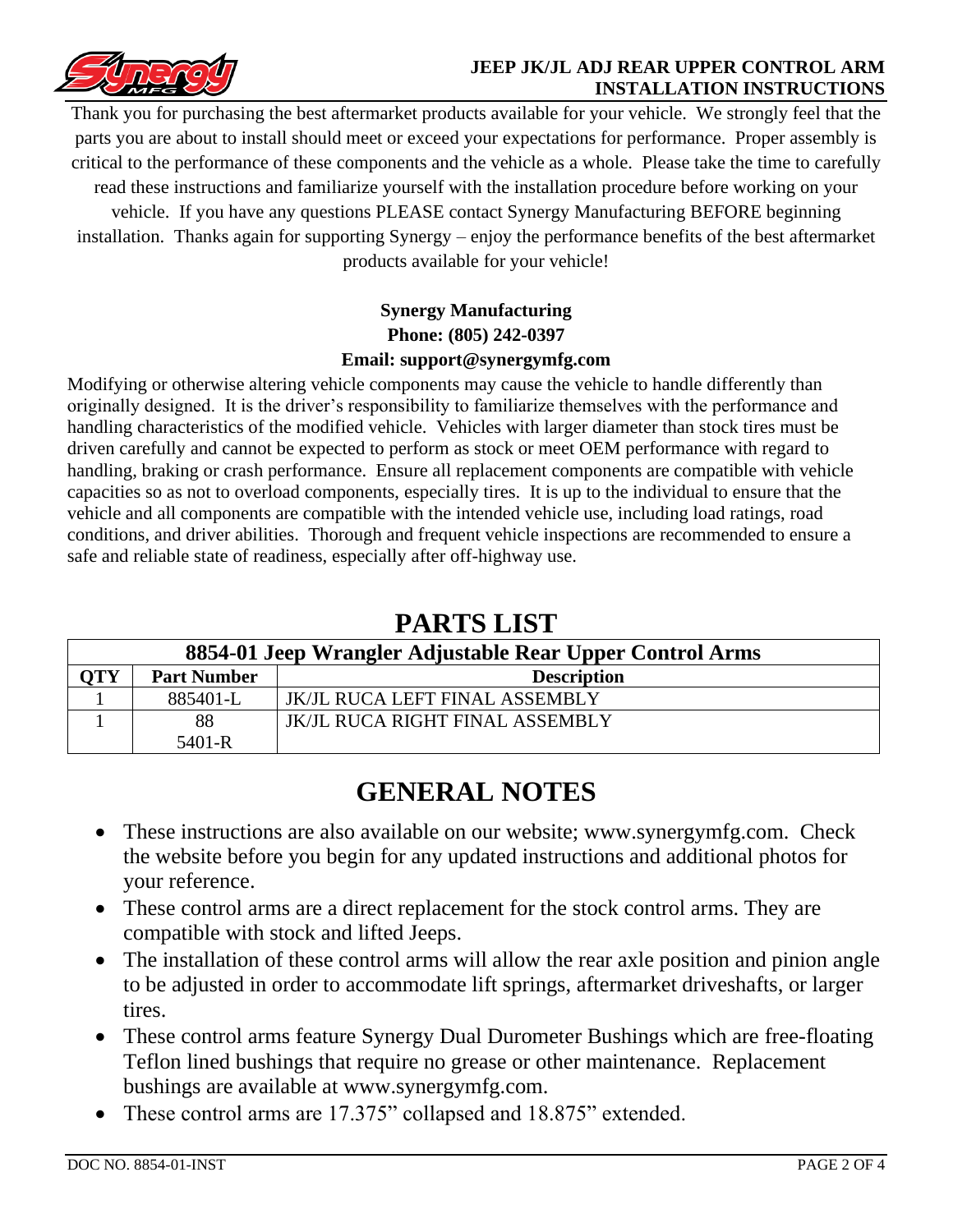

## **TOOLS REQUIRED**

- 19mm (or ¾"), 21mm, and 22mm Sockets and Wrenches
- 1 ¼" Open End Wrench (Or Large Crescent Type Wrench)
- Tape Measure
- Torque Wrench
- Jack and Jack Stands

## **ESTIMATED INSTALLATION TIME**

### **1 Hour**

## **INSTALLATION**

- 1. Park the vehicle on a flat, level surface. Put the vehicle in gear or in park and set the parking brake. Raise the vehicle up and support the frame with jack stands or on a lift. We recommend removing the rear wheels (22mm or 19mm socket) in order to ease installation.
- 2. Remove one of the rear upper control arms. The bolts are a 21mm head and both the frame side and axle side use a 'flag' nut, so no wrench is necessary to prevent the nut from spinning. It may be necessary to remove rear bump stop spacers to remove the axle side bolt.
- 3. Install a new Synergy Adjustable control arm. The arms install with the pinch bolts down and the fixed end of the arm on the frame side. The bend in the arm goes in towards the frame for tire clearance. Adjust the length as necessary by rotating the silver double adjuster sleeve with a 1 ¼" open end wrench or Crescent style adjustable wrench. Once the bolt holes line up, re-install the factory hardware. See **Figures 1 and 2**.



**Figures 1 and 2. Driver Side Synergy Rear Upper Control Arm**